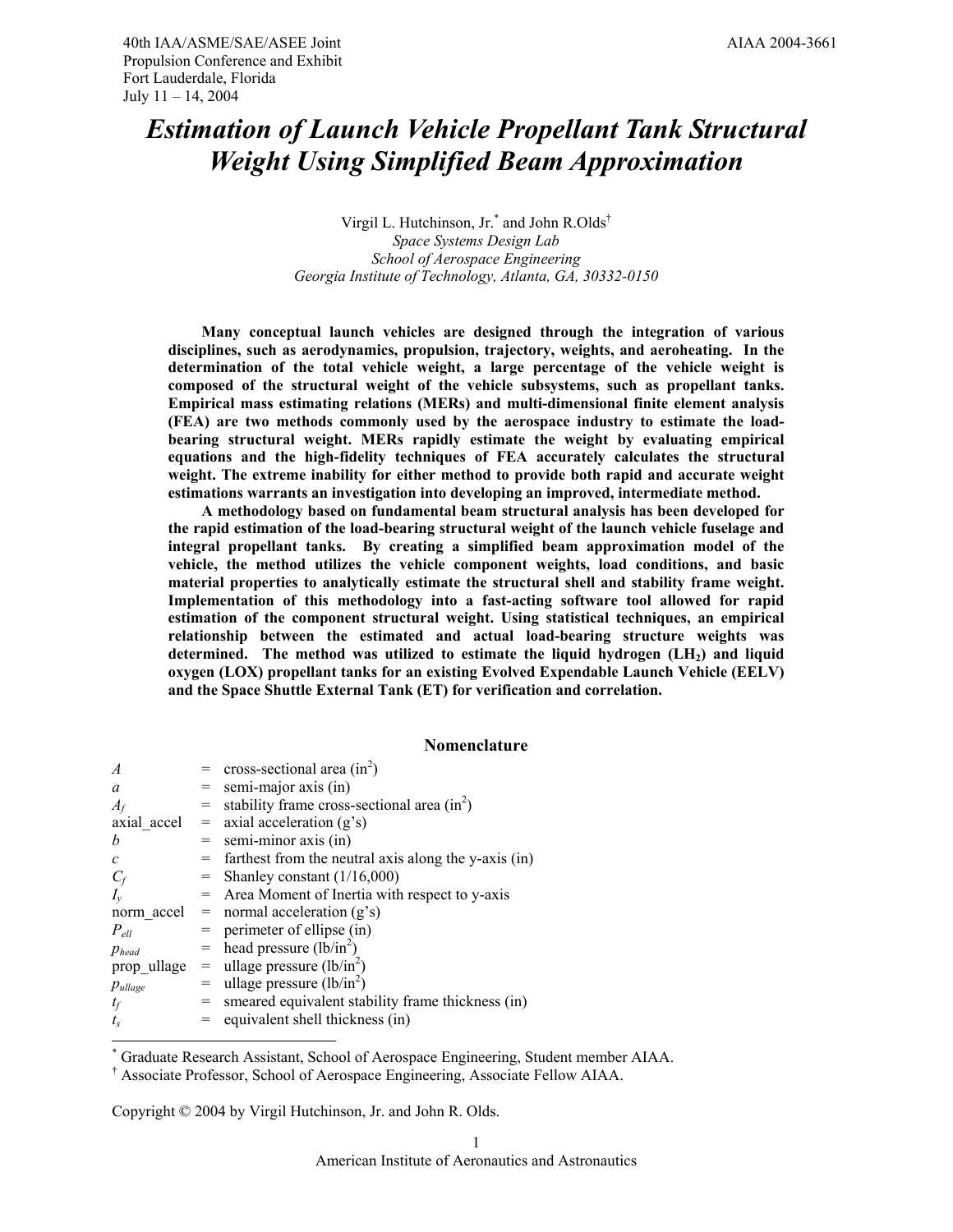| x1, x2                  |     | $=$ simple support reaction location (in)                                                        |
|-------------------------|-----|--------------------------------------------------------------------------------------------------|
| $\rho_f$                |     | $=$ density of stability frame material (lb/in <sup>3</sup> )                                    |
| $\rho_p$                | $=$ | propellant density $(lb/in^3)$                                                                   |
| $\rho_s$                |     | $=$ density of shell material (lb/in <sup>3</sup> )                                              |
| $\sigma_{axial}$        |     | $=$ axial stress (lb/in <sup>2</sup> )                                                           |
| $\sigma_{bend}$         |     | $=$ bending stress (lb/in <sup>2</sup> )                                                         |
| $\sigma_{hhead}$        |     | $=$ normal stress due to head pressure in hoop (circumferential) direction (lb/in <sup>2</sup> ) |
| $\sigma_{hullage}$      | $=$ | normal stress due to ullage pressure in hoop (circumferential) direction $(lb/in^2)$             |
| $\sigma_{\text{lhead}}$ |     | $=$ normal stress due to head pressure in axial (longitudinal) direction (lb/in <sup>2</sup> )   |
| $\sigma_{lullage}$      |     | $=$ normal stress due to ullage pressure in axial (longitudinal) direction (lb/in <sup>2</sup> ) |
| $\sigma_{UTS}$          |     | $=$ ultimate tensile strength (lb/in <sup>2</sup> )                                              |
| $\sigma_{YS}$           |     | $=$ yield strength (lb/in <sup>2</sup> )                                                         |
| $%$ fuel                |     | $=$ percent fuel remaining                                                                       |
|                         |     |                                                                                                  |

# **I. Introduction**

**Nonceptual launch vehicle design involves the integration of various disciplines to generate a complete vehicle** Conceptual launch vehicle design involves the integration of various disciplines to generate a complete vehicle design. Disciplines included in the conceptual design synthesis are aerodynamics, propulsion, trajectory, weight and sizing, and aeroheating. Vehicle weight is an important parameter used in acquiring the required information from each discipline. Aerodynamic coefficients, required thrust, projected trajectory, and sized propellant masses are all direct and indirect functions of the vehicle weight. In the determination of the total vehicle weight, a large percentage of the vehicle weight is composed of the structural weight of the vehicle subsystems, such as propellant tanks, interstages, and fuselage structure. The weight of each subsystem is derived from the material composition and structural configuration required to withstand the load conditions it experiences during the vehicle operation.

There are two methods commonly used by the aerospace industry to estimate the load-bearing structural weight of launch vehicle components: empirical mass estimating relations (MERs) determined from regressing existing vehicle data and detailed finite element structural analysis. Preliminary subsystem weights of conceptual launch vehicles are conventionally obtained from MERs based on the empirical regressions of existing vehicle components. Though this method results in rapid weight estimation, it is not always preferred and reliable for studies of unconventional vehicle concepts. Since the weight estimations are based upon existing vehicles, their application to unconventional configurations and loading conditions are questionable. For instance, the use of aircraft MERs to determine the structural weight of a horizontal take-off and landing reusable launch vehicle may be suspect due to the fact that the configuration and loading conditions of the vehicle with an orbital trajectory will be vastly different than that of a conventional aircraft.

Finite element analysis (FEA) methods for determining structural weight are often inappropriate for conceptual design. The idealized, multi-dimensional structural model of the vehicle must be created off-line and is incapable of being subjected to dynamic changes due to modifications in other vehicle parameters. The analysis of a moderately complex finite-element model will provide a highly accurate structural weight, but it can require a large amount of computational effort. The analysis can also be very time consuming, which can lead to a bottleneck in the vehicle design synthesis. For these reasons, the finite-element method is more relevant for use in detailed vehicle design.

 The inability for either common weight estimation methods to provide both accuracy and speed warrants an investigation into developing an intermediate, improved method that can accurately determine structural weight of the launch vehicle components at a minimized cost of time and computational effort. A methodology based on fundamental beam structural analysis has been developed for the rapid estimation of the load-bearing structural weight of the launch vehicle fuselage and its associated components. By creating a simplified beam approximation model of the vehicle, the method utilizes the vehicle component weights, load conditions, and basic material properties to analytically estimate the structural shell and stability frame weight. Implementation of this methodology into a fast-acting software tool for conceptual design resulted in the creation of a computer program, Georgia Tech Structural Tool for Rapid Estimation of Shell Sizes (GT-STRESS). The input format and basic operation of GT-STRESS is derived from RL, a computer program to calculate fuselage running loads, which was developed by Jeff Cerro, formerly of Lockheed Martin Engineering & Science Services. The method was applied to an existing Evolved Expendable Launch Vehicle (EELV) and the External Tank (ET) of the Space Shuttle. The liquid hydrogen (LH2) and liquid oxygen (LOX) propellant tanks of the launch systems were estimated for verification and correlation of the methodology. Using statistical techniques, the relationship between the estimated load-bearing structure weight calculated by GT-STRESS and the actual structure weights were determined.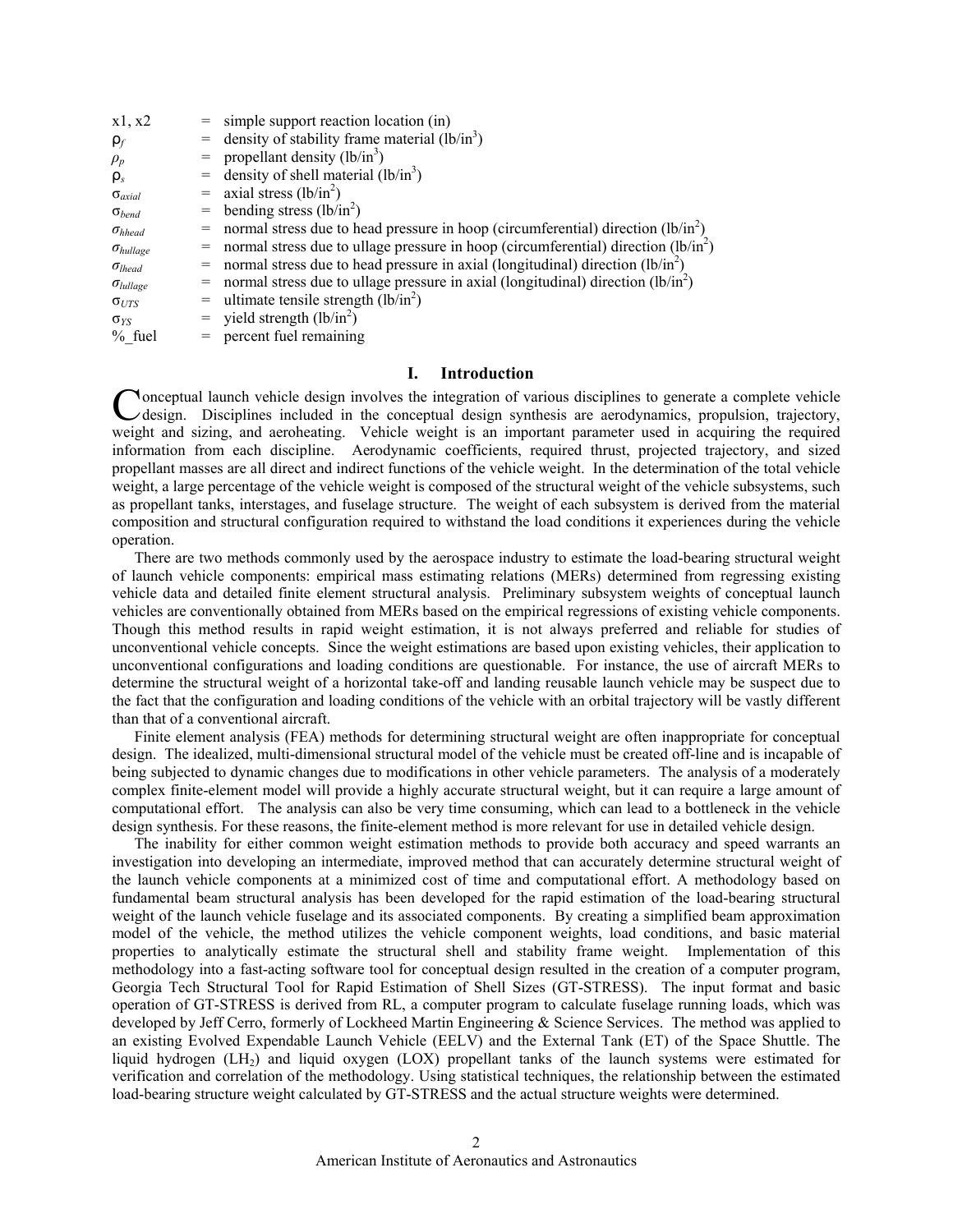#### **II. Overview of Methodology**

Prior to the start of the actual analysis, the vehicle geometry and preliminary subsystem weights are defined along the fuselage. The vehicle geometry is modeled by a sequence of elliptical cross sections, which are defined by their location, semi-major axis, and semi-minor axis along the longitudinal axis of the vehicle as depicted in Fig. 1. Cross sections not defined are determined from linear interpolation of the semi-major and minor axes between the two defined boundary sections. Inert masses and propellant masses are modeled as point and distributed loads over their position along the longitudinal axis of the fuselage in both the normal and axial directions. The weights are defined by the starting and ending position of the loading, and the total weight to be distributed over the range of the load, as depicted in Fig. 2. This methodology simulates liquid propellant contained in an integral tank structure arrangement. Also, the method does not



**Figure 2. Vehicle Weight Distribution** 

analytically model the stress and structure weight involved in the propellant tank end closures (i.e. hemispherical, elliptical). Instead an effective tank length is employed, which accounts for the distance of the tank end closure and models the tank as a cylinder. The effective tank length for cylindrical tanks with end closures in the form of hemispherical or elliptical shape is equal to the tank barrel length plus one-third the depth of the end closures.<sup>1</sup>

Structural analysis of the beam approximated fuselage begins by determining the external load distribution experienced by the vehicle at the selected load conditions. Each defined load condition provides the location of the two simple support reaction points along with the axial acceleration, normal acceleration, propellant ullage pressure, and percent of remaining fuel at the particular point in the trajectory. Reaction loads at each of the simple supports are determined from the calculation of vehicle center of gravity. Calculation of the external loads involves the combined load distribution of the vehicle subsystem weights and the reaction loads, and account for the experienced accelerations and amount of propellant available at each load condition. The external stress resultants are calculated at each cross-section, or station, along the length of the fuselage using a discretized form of equilibrium equations from Euler-Bernoulli beam theory for axial force, shear force, and bending moment.<sup>2</sup> Equations (1)-(3) are the equilibrium equations for axial force  $(P)$ , shear force  $(V)$ , and bending moment  $(M)$ , respectively, where  $w_x$  is the axial distributed load and  $w<sub>v</sub>$  is the normal distributed load. A factor of safety of 1.5 is applied to each external load.

$$
-w_x = \frac{dP}{dx} \tag{1}
$$

$$
-w_y = \frac{dV}{dx} \tag{2}
$$

$$
V = \frac{dM}{dx} \tag{3}
$$

After determining the external load distribution, the internal stress resultants, or running loads, used to size the thickness of the fuselage/component shell. Running loads are computed by the product of the shell thickness and the stresses derived from the external loads (bending moment, axial force, and shear force) and the internal tank pressure (ullage pressure and head pressure). The presence of shell thickness in the area and moment of inertia terms of the stresses removes the thickness from the computation. The running loads in the fuselage/component shell are a function of axial and circumferential position and are determined on a station-by-station basis. The top and bottom sections of the shell are loaded predominately in bending stress, the side sections are loaded mainly in shear stress, and the axial stress is distributed over the entire cross section. The longitudinal bending moment  $(N_{\text{when}})$ , longitudinal axial (*N<sub>xaxial</sub>*), and transverse (shear) (*N<sub>xy</sub>*) running loads are functions of their associated external loads and the cross section parameters, as given in Eqs. (4)-(6), respectively.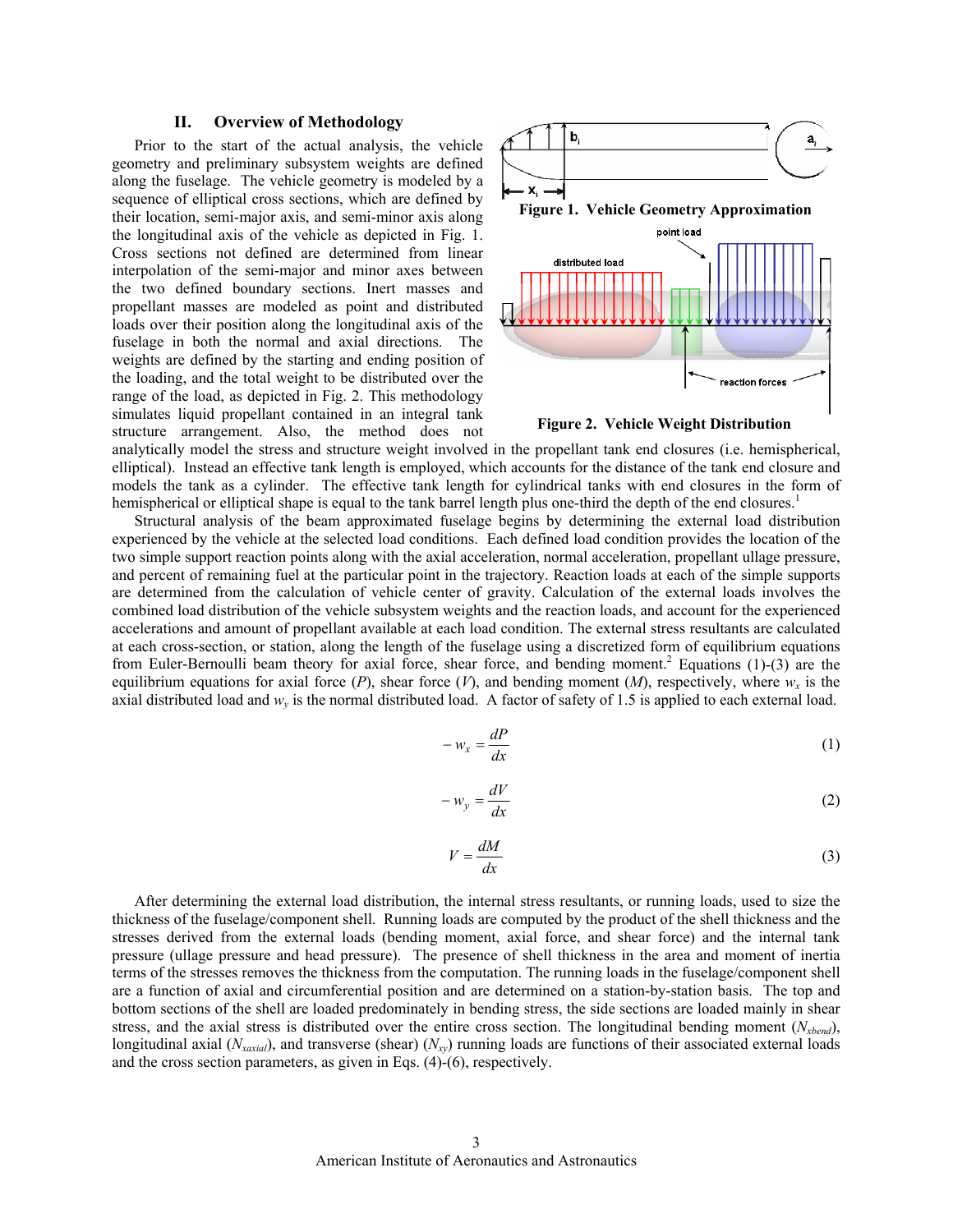$$
N_{\mathit{xbend}} = \sigma_{\mathit{bend}} t_s = \frac{Mc}{I_y} t_s = \frac{Mc}{\frac{\pi}{4} b^2 (b + 3a)}
$$
(4)

$$
N_{\text{axial}} = \sigma_{\text{axial}} t_s = \frac{P}{A} t_s = \frac{P}{P_{\text{ell}} t_s} t_s = \frac{P}{P_{\text{ell}}}
$$
(5)

$$
N_{xy} = \frac{2V}{A}t_s = \frac{2V}{P_{ell}}\tag{6}
$$

 The contributions to the running loads by the propellant ullage and head pressures are determined from the product of the shell thickness and the normal stresses in the hoop (circumferential) and axial (longitudinal) directions for a cylindrical tank. From membrane stresses in pressure vessel theory, the radius of curvature  $(R<sub>t</sub>)$  for the elliptical cross section can replace the circular radius in the calculation of the hoop and axial pressure stresses as defined in ref. 3. Running load contributions derived from the internal tank pressures are given in Eqs. (7)-(10).

$$
N_{xullage} = \sigma_{lullage} t_s = p_{ullage} R_t / 2 \tag{7}
$$

$$
N_{\text{xhead}} = \sigma_{l \text{head}} t_s = p_{\text{head}} R_t / 2 \tag{8}
$$

$$
N_{\text{yullage}} = \sigma_{\text{hullage}} t_s = p_{\text{ulage}} R_t \tag{9}
$$

$$
N_{\text{yhead}} = \sigma_{\text{hhead}} t_s = p_{\text{head}} R_t \tag{10}
$$

The individual contributions from the external loads and internal tank pressures are summed to obtain the total longitudinal  $(N_x)$ , circumferential  $(N_y)$ , and transverse running loads (Eq. 6).

$$
N_x = N_{\text{xbend}} + N_{\text{xaxial}} + N_{\text{xullage}} + N_{\text{xhead}}
$$
\n(11)

$$
N_y = N_{yullage} + N_{yhead} \tag{12}
$$

After determining the running loads at each fuselage station for each load condition, the maximum running loads from the entire set of defined load conditions are selected to be used to determine the amount of shell material required at each section based on a *worst-case scenario*.

The maximum running loads determined at each fuselage station are used to calculate the amount of shell material required to preclude failure. The most critical point of the shell thickness is assumed to be the outermost location of the circumference, which is the position of the maximum stress experienced. The failure modes considered are ultimate strength, yield strength, and buckling. A material minimum gage restriction is also imposed as a final failure criterion. The shell thickness is selected as the maximum thickness from the failure modes at each fuselage station.

The equivalent isotropic thicknesses of the shell material determined for failure limited by ultimate tensile strength ( $t_{s,UTS}$ ), yield strength ( $t_{s,YS}$ ), and minimum gage thickness ( $t_{s,mg}$ ) are given by Eqs (13)-(15), respectively:

$$
t_{s,UTS} = N_1 / \sigma_{UTS} \tag{13}
$$

$$
t_{s,YS} \ge N_{eq} / \sigma_{yield} \tag{14}
$$

$$
t_{s,mg} = K_{mg} t_{mg} \tag{15}
$$

The maximum principal running load  $(N_1)$  and equivalent running load  $(N_{eq})$  are defined by the following: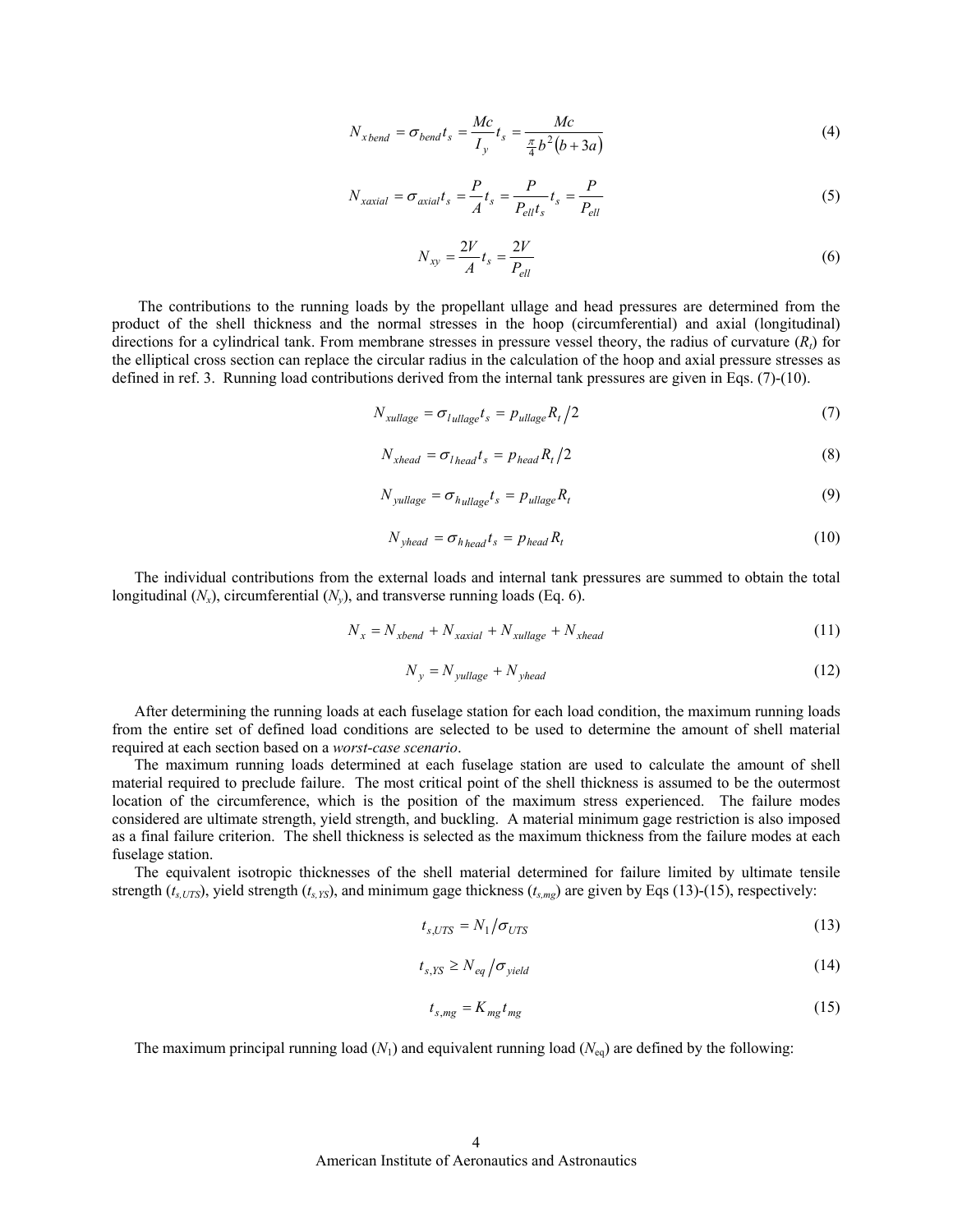$$
N_1 = \frac{N_x + N_y}{2} + \sqrt{\left(\frac{N_x - N_y}{2}\right)^2 + N_{xy}^2}
$$
 (16)

$$
N_{eq} = \left[ N_x^2 + N_y^2 + N_z^2 - N_y N_z - N_z N_x - N_x N_y + 3(N_{yz}^2 + N_{xz}^2 + N_{xy}^2) \right]^{1/2}
$$
 (17)

In Eq. (15),  $K_{mg}$  is the minimum gage parameter that relates the shell thickness  $(t_{s,mg})$  to the minimum material thickness (*tmg*). This parameter is derived from the fuselage skin and shell arrangement for various stiffened shell configurations typically used in aerospace vehicles.4

The maximum running loads determined at each fuselage station are used to size both the fuselage stiffened shell and general-stability frames required to preclude buckling failure and general instability, respectively. The calculations to size the fuselage shell assume a wide column behavior of the shell, and the required stability ring frames are sized using the Shanley criterion.<sup>5</sup> Expressions were derived to determine the equivalent isotropic thickness of the shell and ring frames. Assumptions for the analysis are that the structural shell behaves as an Euler beam, all structural materials behave elastically, and shell shapes are restricted to the case of cylindrical shells.

Minimum weight equations determined in Ref. 6 present the following expression for buckling of wide column stiffened shells:

$$
\frac{N_x}{LE} = \varepsilon \left(\frac{t_s}{L}\right)^m \tag{18}
$$

where ε is the shell buckling efficiency, *m* is the equation exponent, *L* is the frame spacing, and *E* is the modulus of elasticity for the shell material. The shell buckling efficiency and equation exponent are a function of certain proportions of the stiffened shell configurations under consideration. The shell buckling efficiency and equation exponent values are given for each shell configuration in Table 1.<sup>4</sup> All of the shell configurations used within this study has an equation exponent equal to 2, which then solving for the shell thickness leads to the following equation:

$$
t_{s,B} = \sqrt{\frac{N_x L}{E \varepsilon}}
$$
 (19)

## **Table 1. Stiffened Shell Configuration Factors for Wide Column Shell.4**

| Shell Configuration                   |         | т | $\mathbf{v}_{mg}$ |
|---------------------------------------|---------|---|-------------------|
| Simple unflanged integrally stiffened | 0.656   |   | 2.463             |
| Z-stiffened                           | 0 9 1 1 |   | 2.475             |
| Truss-core sandwich                   | 0.605   |   | 4 3 1 0           |

 In addition to the stiffened shell, ring frames are sized to prevent general instability failure of the fuselage using the Shanley criterion. The Shanley criterion is based on the principle that the frames act as elastic supports for the wide column shell<sup>4</sup>, which results in the following equation for *smeared* equivalent thickness of the frames.

$$
t_f = \frac{k_c D^2}{2} \sqrt{\frac{C_f \pi N_x}{L^3 k_f E_f}}
$$
 (20)

where  $k_f$  is frame stiffness coefficient,  $k_c$  is the shape correction factor for circumference of non-circular shell crosssections,  $C_f$  is the Shanley constant, D is the depth of the cross section, and  $E_f$  is the modulus of elasticity for the frame. (See ref. 5 for a discussion of the application of this criterion and detailed derivation of the equations presented here.) Assuming that the shell is buckling critical, the total thickness is the sum of the buckling shell thickness and the *smeared* frame thickness.

$$
t = t_{s,b} + t_f = \sqrt{\frac{N_x L}{E\varepsilon}} + \frac{k_c D^2}{2} \sqrt{\frac{C_f \pi N_x}{L^3 k_f E_f}}
$$
(21)

American Institute of Aeronautics and Astronautics 5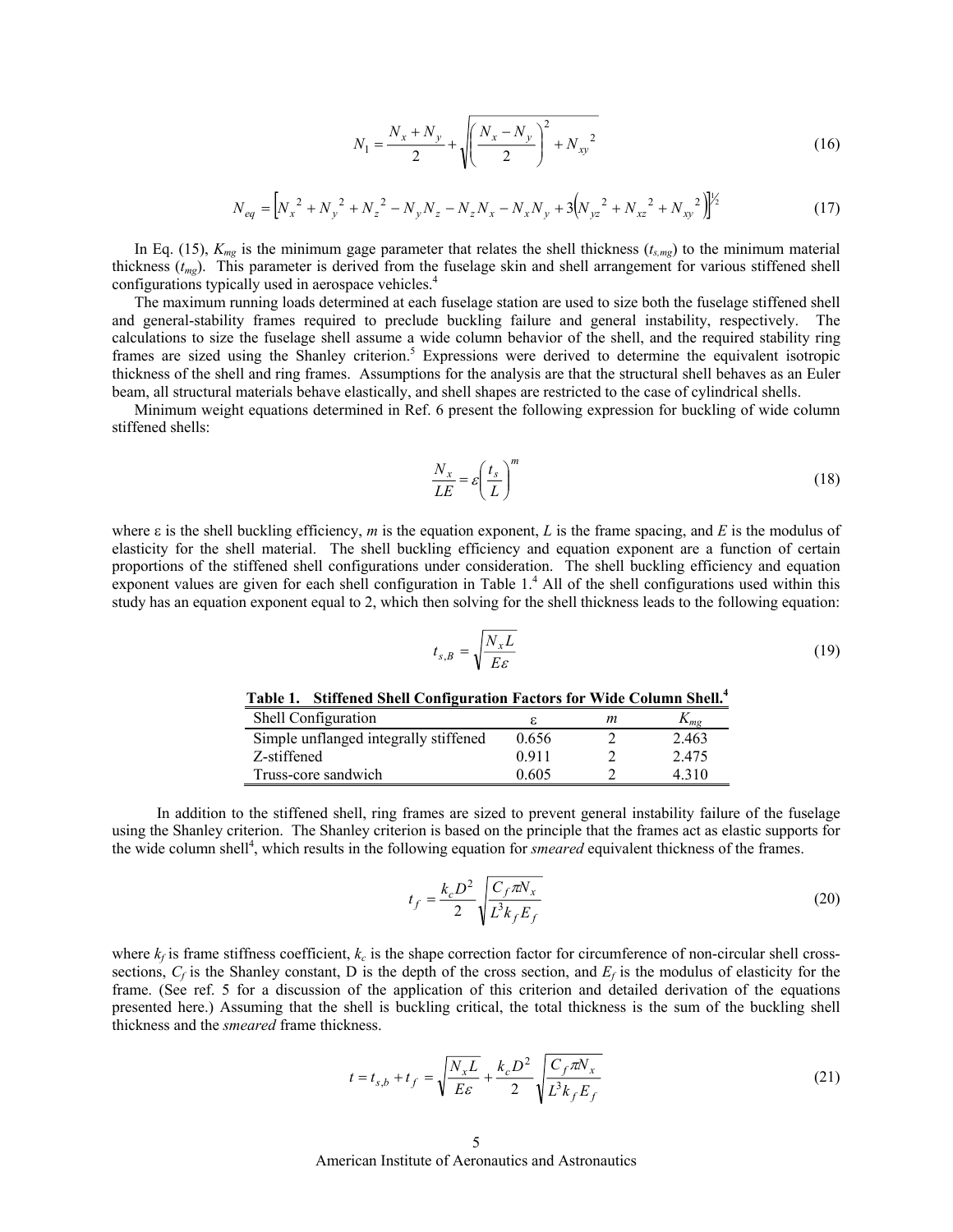Minimizing the total thickness with respect to the frame spacing and solving for the frame spacing yields an expression for the frame spacing that is a function of the coefficient parameters and cross-section depth.

$$
L = \left(\frac{3}{2}k_c D^2 \left(\frac{\rho_f}{\rho_s}\right) \sqrt{\frac{C_f \pi E_s \varepsilon}{k_f E_f}}\right)^{1/2}
$$
 (22)

 $\ddot{\phantom{1}}$ 

The fuselage shell must satisfy all failure criteria at each station. The shell thickness was determined by selecting the maximum thickness according to the ultimate strength, yield strength, buckling, and minimum gage failure.

$$
t_s = \max(t_{s,UTS}, t_{s,YS}, t_{s,B}, t_{s,mg})
$$
\n
$$
(23)
$$

If  $t_s = t_{s,B}$ , the shell structure is buckling critical, then the equivalent isotropic thickness of the frames  $(t_f)$  is computed using the given equation from Shanley. If  $t_s > t_{s,B}$ , the shell structure is not buckling critical at the optimum frame sizing. The frames are resized to make the selected shell thickness buckling critical  $(t_s = t_{s,B})$ . New frame spacing is computed using the shell buckling thickness equation as

$$
L = \frac{{t_s}^2 E_s \varepsilon}{N_x} \tag{24}
$$

This new frame spacing is used with the frame thickness equation to resize the frame.

From utilizing the failure criterion and selecting the appropriate shell configuration and material, the equivalent isotropic shell and *smeared* frame thicknesses at each fuselage station are determined, and the total thickness is calculated by their summation. Station-by-station integration of the equivalent shell and frame thicknesses generate the structural weight of the vehicle fuselage and components

$$
W_T = \sum P_{ell} \left( \rho_s t_{si} + \rho_f t_{f_i} \right) \Delta x_i \tag{25}
$$

where the parameters subscripted *i* depend on position along the length of the fuselage, *x*.

The approach of an analysis based exclusively on fundamental structural principals will result in an accurate estimation of the vehicle structural weight only. Non-optimum weights for fuselage and component primary structure, such as bulkheads, minor frames, coverings, fasteners, and joints, are not estimated within the structural analysis and must be predicted from correlation to existing vehicles. The analysis only accounts for the external loads and do not consider any vibration effects experienced by the vehicle during flight.

#### **III. Implementation of Analytical Methodology into GT-STRESS Computer Program**

The methodology developed from fundamental beam structural analysis was implemented into a computer program to allow for the rapid estimation of the load-bearing structural weight of the launch vehicle fuselage and its associated components. Rapid approximation of the vehicle structural weight permits this design tool is useful for conceptual vehicle design studies.

The Georgia Tech Structural Tool for the Rapid Estimation of Shell Sizes (GT-STRESS) is a C++ constructed computer program that utilizes the previously described fundamental beam structural analysis to calculate the required running loads for sizing the fuselage shell and frames based on selected material and shell structure properties. From the determined shell thickness and selected material properties, the structural weight is calculated. The program simulates a launch vehicle fuselage fueled by liquid propellant contained in an integral tank structure arrangement.

The information input and basic operation of GT-STRESS are derived from RL, a computer program to calculate fuselage running loads, which was developed by Jeff Cerro, formerly of Lockheed Martin Engineering & Science Services.<sup>7</sup> GT-STRESS accepts a specified input text file that describes the geometry, preliminary subsystem weights, propellant and material properties, and the load conditions experienced by the vehicle. Keywords located within the input file are utilized by the program to recognize the relevant information required to run the program. The propellant densities used to calculate the head pressure load and the material properties used to size the fuselage shell and frame structures are located in text files that are external to the GT-STRESS program. The advantage of external files is the ability for the addition and modification of material and propellant keywords and properties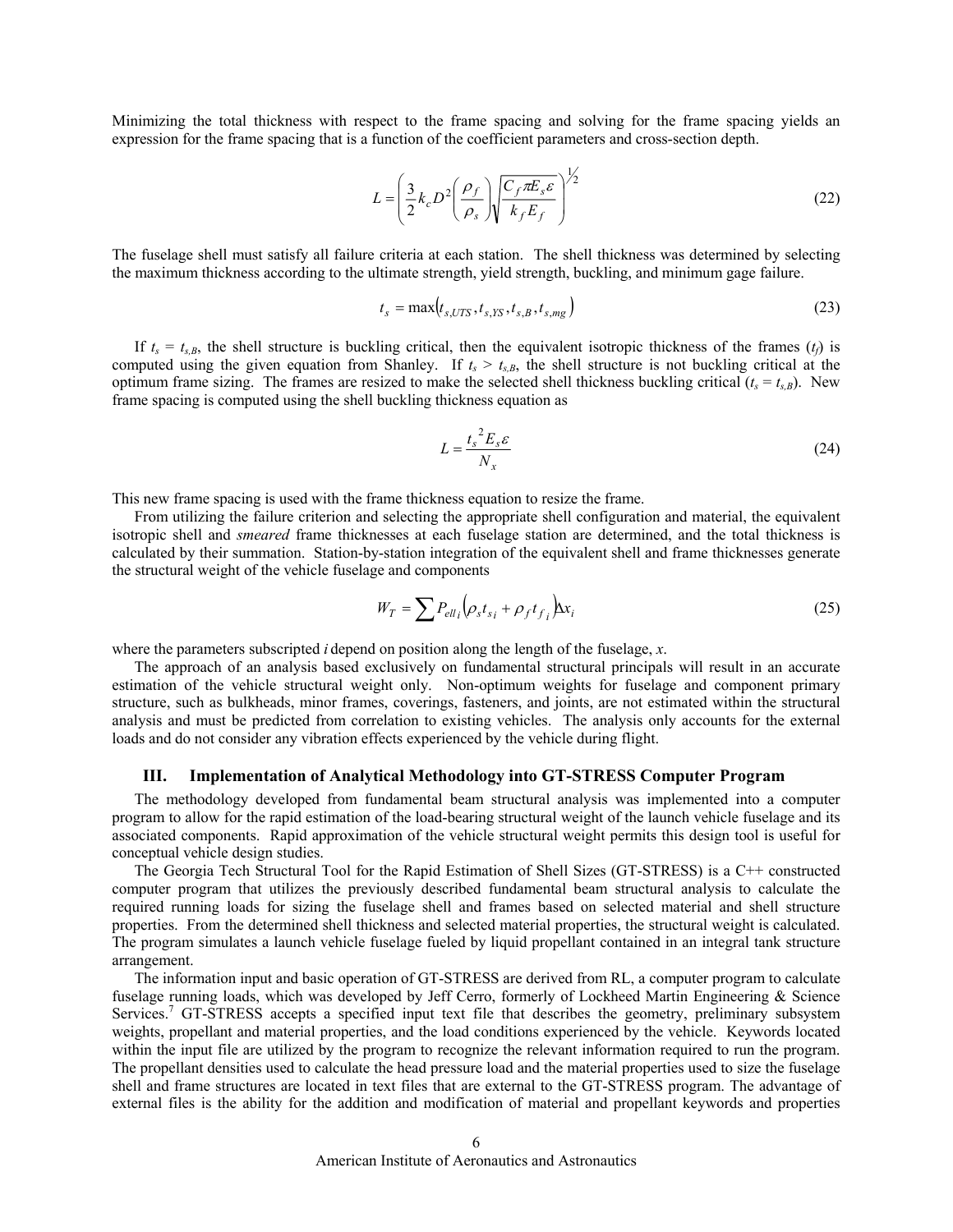within the database without affecting the functionality of the program or changing the program source code. An example input file is presented in Table 2.

|                                                       |                                 | Table 2. Example GT-STRESS Input File           |
|-------------------------------------------------------|---------------------------------|-------------------------------------------------|
| EELV (with LRBs)                                      |                                 | Title (max 100 characters)                      |
| oal 2285                                              |                                 | Overall length                                  |
| geom                                                  |                                 | Geometry (max 10 sections)                      |
| $\circ$<br>1                                          | $\mathbf{1}$                    | x, semi-major axis, semi-minor axis             |
| 20<br>18                                              | 18                              |                                                 |
| 100<br>198                                            | 100                             |                                                 |
| 2285<br>100                                           | 100                             |                                                 |
| end geom                                              |                                 |                                                 |
| weights                                               |                                 | Weights (max 35)                                |
| lh2 tank                                              | 1388 2196 9709.37               | description, start, end, weight (lbs)           |
| lox tank                                              | 943 1218 3977.71                |                                                 |
| intertank                                             | 1219 1361 7860                  |                                                 |
| 2nd stage                                             | 463 942 68662                   |                                                 |
| propellant                                            | 943 1218 377143 lox             | <i>propellant</i> , start, end, weight, type    |
| propellant                                            | 1388 2196 62857 lh2             |                                                 |
| $\cdots$                                              |                                 |                                                 |
| end weights                                           |                                 |                                                 |
| structure                                             |                                 | <b>Structure Component Sizing (max 35)</b>      |
| lox tank                                              |                                 | description (same as weights description)       |
| lh2 tank                                              |                                 |                                                 |
| $\cdots$                                              |                                 |                                                 |
| end structure                                         |                                 |                                                 |
| material                                              |                                 | Materials (max 35)                              |
| default shell sandwich                                |                                 | default shell configuration                     |
| default mat aluminum                                  |                                 | default shell/frame material                    |
|                                                       | composite 1219 1361 z-stiffened | material, start, end, shell configuration       |
| $\cdots$                                              |                                 | $\cdots$                                        |
| end material                                          |                                 |                                                 |
| loadcase 1                                            |                                 | Loadcases (max 15)                              |
| title                                                 | Max q-alpha                     | loadcase title (max 80 characters)              |
| x1<br>$\Omega$                                        |                                 | simple support reaction location                |
| x2<br>2285                                            |                                 |                                                 |
| axial accel 2.193                                     |                                 | axial acceleration $(g's)$                      |
| normal accel 0.514                                    |                                 | normal acceleration $(g's)$                     |
| prop ullage 30 30 30 30<br>pct fueled 53.3 53.3 36 36 |                                 | ullage pressure for each propellant tank (psi)  |
| end loadcase                                          |                                 | percent fuel remaining for each propellant tank |
|                                                       |                                 |                                                 |
| $\cdots$                                              |                                 | $\cdots$                                        |

At the execution, the GT-STRESS program prompts the user to enter the name of the input file, the root name of the output file, and the value of the convergence relaxation factor. After entering the relaxation factor value GT-STRESS starts operation by reading in the geometry, preliminary weight, material, and loadcase data from the input

file. The program continues by initiating the analysis to determine the external loads and running loads required to size the shell and frame material and ascertain the fuselage structure weight.

After the first analysis of the vehicle by GT-STRESS, the initial weight values of the components defined in the *structure* section of the input file are replaced by the structural weight calculated using the analytical method within the program. Typically there are 3-5 structural components for each stage of an expendable liquid propellant launch vehicle and 5-10 components for reusable launch vehicles. Once the component weight values are replaced, GT-STRESS runs another iteration of analysis and calculates new values of the components weight and vehicle weight based on the new initial values taken from the last iteration. After each iteration GT-STRESS outputs the current calculated vehicle structural weight and iteration number to the screen. This fixed point iteration (FPI) process continues until the difference between the previous and present values of the total vehicle structural weight reaches absolute convergence, which is less than or equal to  $1 \times 10^{-4}$ pounds. A flow chart of the convergence process to obtain the structural component weight is displayed in Fig. 3.



If the convergence process of the vehicle becomes unstable or

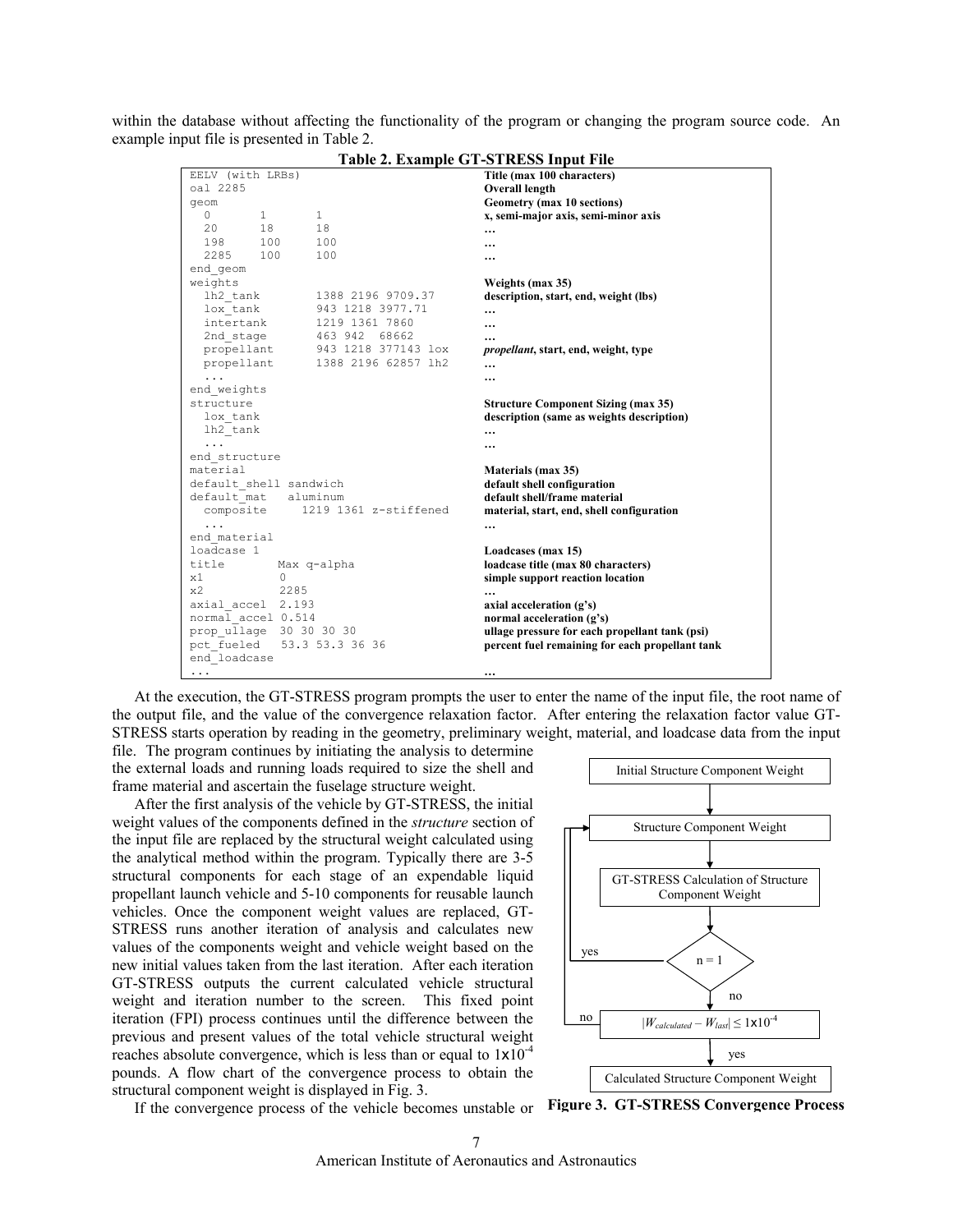the value of the component initial masses are vastly different from the converged computed values, reaching convergence for the vehicle structural weight can require a larger amount of iterations. Therefore relaxation was integrated into the FPI process to introduce damping into the convergence process and improve the stability. A relaxation factor  $(\alpha)$  is introduced into the feedback variables of the FPI process by the following expression:

$$
W_{next} = \alpha W_{calculated} + (1 - \alpha) W_{last} \tag{26}
$$

where  $W_{last}$  is the component weight from the previous iteration,  $W_{calculated}$  is the component weight from the current iteration, and *Wnex*t is the component weight value fed back to the weight definition. Relaxation essentially takes a weighted average value of the component weight calculated from the previous and present iterations and feeds back this value to the weight definition. These averaged values of the feedback variables allows the vehicle weight to reach convergence quicker for a stable problem with extreme initial masses or reach a happy medium for an unstable problem. The relaxation factor value is between 0 and 1. A value of zero will only feedback the initial component masses, a value of one will continue feeding back the recent calculated value for each iteration as the basic FPI process, and  $\frac{1}{2}$  is an average value. A relaxation factor value of  $\frac{1}{2}$  was used for this study. An equivalent Multidisciplinary Analysis (MDA) model of the program operation is presented in Fig. 4.



**Figure 4. MDA Model of GT-STRESS Program Operation.** 

After operation the program computes the fuselage structure weight and other vehicle component weights (i.e. propellant tanks, interstages) as specified in the input file. Along with the resulting structural weight, the program will also generate output files that contain the summary of the information received from the input file, external loads over the vehicle length for each load condition, running loads for the overall vehicle, shell and frame thickness for the overall vehicle, and a structural weight breakdown based on fuselage and structural components. The average operation time for the process ranges from 60-90 seconds on a 2.26 GHz Pentium 4 computer, and the time increases/decreases with variation in vehicle definition complexity, amount of loadcases, and difficulty in determining a converged weight.

# **IV. Verification and Correlation with Existing Launch Vehicle Propellant Tanks**

The previously described analytical methodology was applied to the determination of the liquid propellant tanks structural weight of an existing Evolved Expendable Launch Vehicle (EELV) and the Space Shuttle External Tank (ET) for verification and correlation. These two vehicles were selected for validation of the methodology because extensive non-proprietary weight breakdown statements for the vehicles were available and the required information for the load cases could be determined from their predicted trajectories. After calculating the load-bearing structural weight of the vehicle components, statistical techniques were used to estimate the relationship between the weight calculated by GT-STRESS and the actual vehicle load-bearing structural weights.

#### **A. Evolved Expendable Launch Vehicle Analysis**

The EELV used for verification of the methodology investigated in this study is based on the Boeing Delta-IV Heavy EELV. The launch vehicle geometry, inert masses, propellant masses, material type, and structural configuration are very similar to that of the Delta-IV Heavy. The trajectory for the EELV was modeled after the Geostationary Transfer Orbit (GTO) mission for the Delta-IV Heavy and simulated using POST, a trajectory optimization program. The majority of the information used to estimate the values for the vehicle parameters and trajectory was provided by Ref. 8. Dimensions, masses, and structure properties of the EELV are presented in Table 3.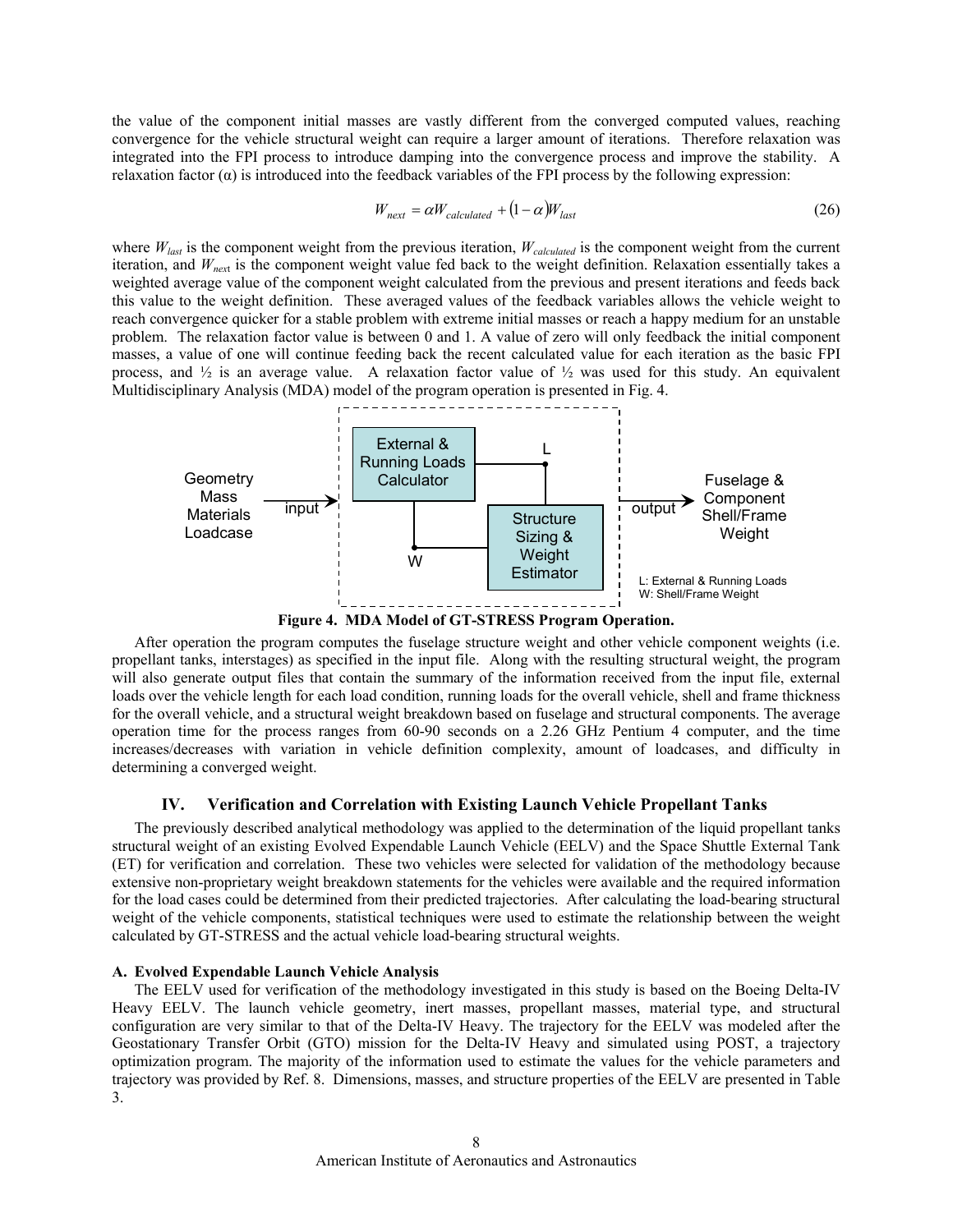|                   | EELV - Stage 1             | STS External Tank  |
|-------------------|----------------------------|--------------------|
| Dimensions        |                            |                    |
| Length            | 133.9 ft                   | $154.2 \text{ ft}$ |
| Diameter          | $16.7 \text{ ft}$          | $27.6$ ft          |
| <b>Mass</b>       |                            |                    |
| Propellant Mass   | 440 klb                    | 1589 klb           |
| <b>Inert Mass</b> | 59 klb                     | 59.5 klb           |
| <b>Gross Mass</b> | 499 klb                    | 1648 klb           |
| Structure         |                            |                    |
| Type              | Tanks: isogrid             | skin-stringer      |
|                   | Interstage: skin-stringer  |                    |
|                   | Intertank: skin-stringer   |                    |
| Material          | Tanks: aluminum            | aluminum           |
|                   | Interstage: graphite-epoxy |                    |
|                   | Intertank: graphite-epoxy  |                    |

**Table 3. Dimensions, Masses, and Structure Properties of the EELV and ET.8,9**

|  | Table 4. EELV Load Cases and Required Parameters. |  |
|--|---------------------------------------------------|--|
|  |                                                   |  |
|  |                                                   |  |

| Load case                |           | ∍      |             |                  |                 |
|--------------------------|-----------|--------|-------------|------------------|-----------------|
| title                    | liftoff   | max q  | max q-alpha | max thrust       | max axial accel |
| $x1$ (in)                | 2284      | 0      |             | $\left( \right)$ | $\theta$        |
| x2(in)                   | 2285      | 2285   | 2285        | 2285             | 2285            |
| axial accel $(g's)$      | 1.1945    | 1.44   | 2.193       | 5.6162           | 6.0             |
| normal $accel$ ( $g$ 's) | $6.92e-5$ | 0.0001 | 0.514       | 0.0012           | $6.4e-4$        |
| prop_ullage (psi)*       | 30        | 30     | 30          | 10               | 10              |
|                          | 30        | 30     | 30          | 10               | 10              |
|                          | 30        | 30     | 30          | 10               |                 |
|                          | 30        | 30     | 30          | 10               |                 |
| pct_fuel $(\%)^*$        | 100       | 71     | 53.3        | 7.28             | 5.26            |
|                          | 100       | 71     | 53.3        | 7.28             | 5.26            |
|                          | 100       | 67     | 36          | 10               |                 |
|                          | 100       | 67     | 36          | 10               |                 |

\*order of propellant tanks: CCB LOX, CCB LH2, LRB LOX, LRB LH2

After collecting all of the required information, a GT-STRESS input file was created for the vehicle. The load conditions examined for the vehicle were liftoff, maximum dynamic pressure (max q), maximum dynamic pressure and angle of attack (max q-alpha), maximum thrust, and maximum axial acceleration. The required parameters for each load case were obtained from the simulated trajectory determined by POST and are listed in Table 4. Since GT-STRESS's modeling capability is limited to a single fuselage with all of its associated components arranged in-line throughout the length of the vehicle, the Liquid Rocket Boosters (LRBs) were modeled as point loads at their attachment location to the core booster. The LRB structure weight remains a constant load at its point of connection to the CCB, and the propellant loads are modeled by their percentage with each load condition. In the final load condition the LRBs are not modeled with the vehicle since they have already separated, and this load condition has an independent input file from the others since the weight statement for the input file was different from the others.

The focus of the EELV analysis was the determination of the common core booster (CCB) liquid hydrogen and liquid oxygen tank structural weight. Analysis was not conducted to determine the upper stage and fairing weight due to the lack of detail geometry and weight information. The propellant tanks structure type was substituted with the truss-core sandwich configuration since GT-STRESS could not accommodate the isogrid structure type. The graphite-epoxy for the interstage and intertank were substituted with the composite material defined in the material database since the properties of that particular graphite-epoxy were unknown. Actual structural weights of the propellant tanks are listed in Table 6.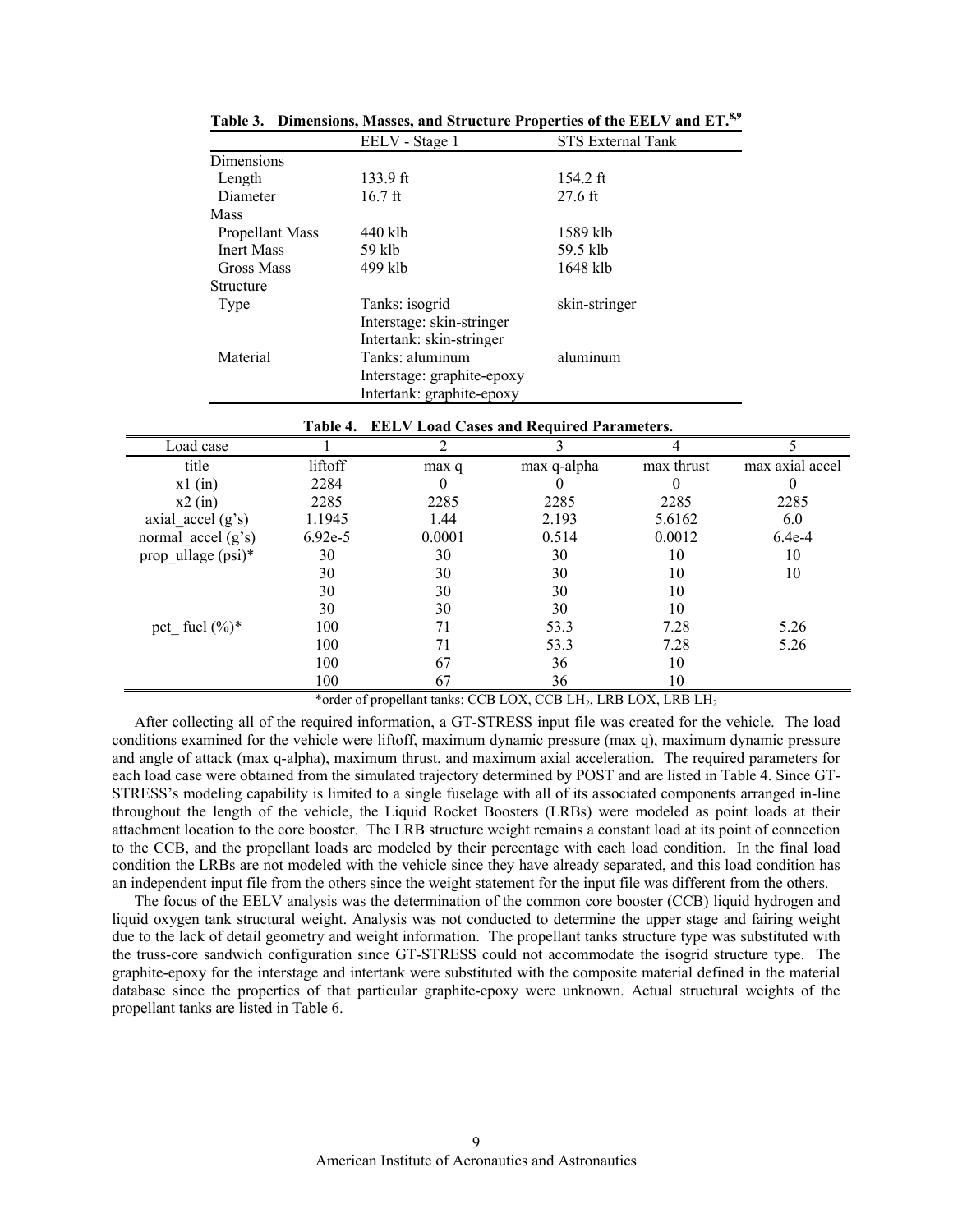## **B. Space Shuttle External Tank**

The entire inert mass, propellant mass, material, and geometry information for the space shuttle external tank was made available from Ref. 9. Dimensions, masses, and structure properties of the ET are presented in Table 3. After accumulating all of the required information, a GT-STRESS input file was created for the ET. The trajectory for the Space Shuttle ascension was simulated using the POST. Similar to the LRBs for the EELV, the Solid Rocket Boosters (SRBs) were modeled as point loads at their attachment location to the ET. Since the amount of propellant for the SRBs change at each load condition, each load condition was run individually in GT-STRESS because the weight statement for each input file was different. The orbiter is modeled as two point loads at the locations of the orbiter attachment bars on the ET. The load conditions examined for the ET and their required parameters are presented in Table 5. The focus of the analysis for the ET was determining the structural weight of the liquid hydrogen tank and the liquid oxygen tank. The actual weights for the propellant tanks are listed in Table 6.

| $\cdots \cdots$<br>пт пода сазез ана тедан са танашелет |        |             |            |  |
|---------------------------------------------------------|--------|-------------|------------|--|
|                                                         |        |             |            |  |
| liftoff                                                 | max q  | max q-alpha | max thrust |  |
| 1847                                                    | 666    | 666         | 690        |  |
| 1848                                                    | 1372   | 1372        | 1723       |  |
| 1.2356                                                  | 1.3193 | 1.462       | 2.9976     |  |
|                                                         | 0.3857 | 0.3477      | $6.2E-6$   |  |
| 31                                                      | 31     | 31          | 30         |  |
| 36                                                      | 36     | 36          | 30         |  |
| 100                                                     | 83     | 87          | 3.0        |  |
| 100                                                     | 83     |             | 3.0        |  |
|                                                         |        |             |            |  |

**Table 5. ET Load Cases and Required Parameters** 

## **C. GT-STRESS Result Data for Validation Cases**

 The total operation time for each vehicle analysis was about 100 seconds. The propellant tank structural weights calculated by GT-STRESS for the EELV and ET are given in Table 6. Graphs of the Axial Load Magnitude, Shear Load, and Bending Moment along the vehicle length for each load condition of the EELV and ET are located in Figs. 5-10. Graphs of the shell and frame thicknesses along the vehicle length for the EELV and ET are presented in Figs. 11 and 12.

| Table 6. Actual and Calculated Structural Weights for the EELV and ET. |                    |                       |           |  |  |
|------------------------------------------------------------------------|--------------------|-----------------------|-----------|--|--|
|                                                                        | Actual Weight (lb) | GT-STRESS Weight (lb) | $%$ Error |  |  |
| ET LOX tank                                                            | 12520              | 8970                  | 28.35     |  |  |
| $ET LH2$ tank                                                          | 31739              | 22502                 | 29.10     |  |  |
| <b>EELV LOX</b> tank                                                   | 4926               | 3977                  | 19.27     |  |  |
| $EELV LH2$ tank                                                        | 10937              | 9709                  | 11.22     |  |  |
|                                                                        |                    |                       |           |  |  |





**Figure 5. Axial Load Magnitude Variation along the ET for Each Load Condition.** 

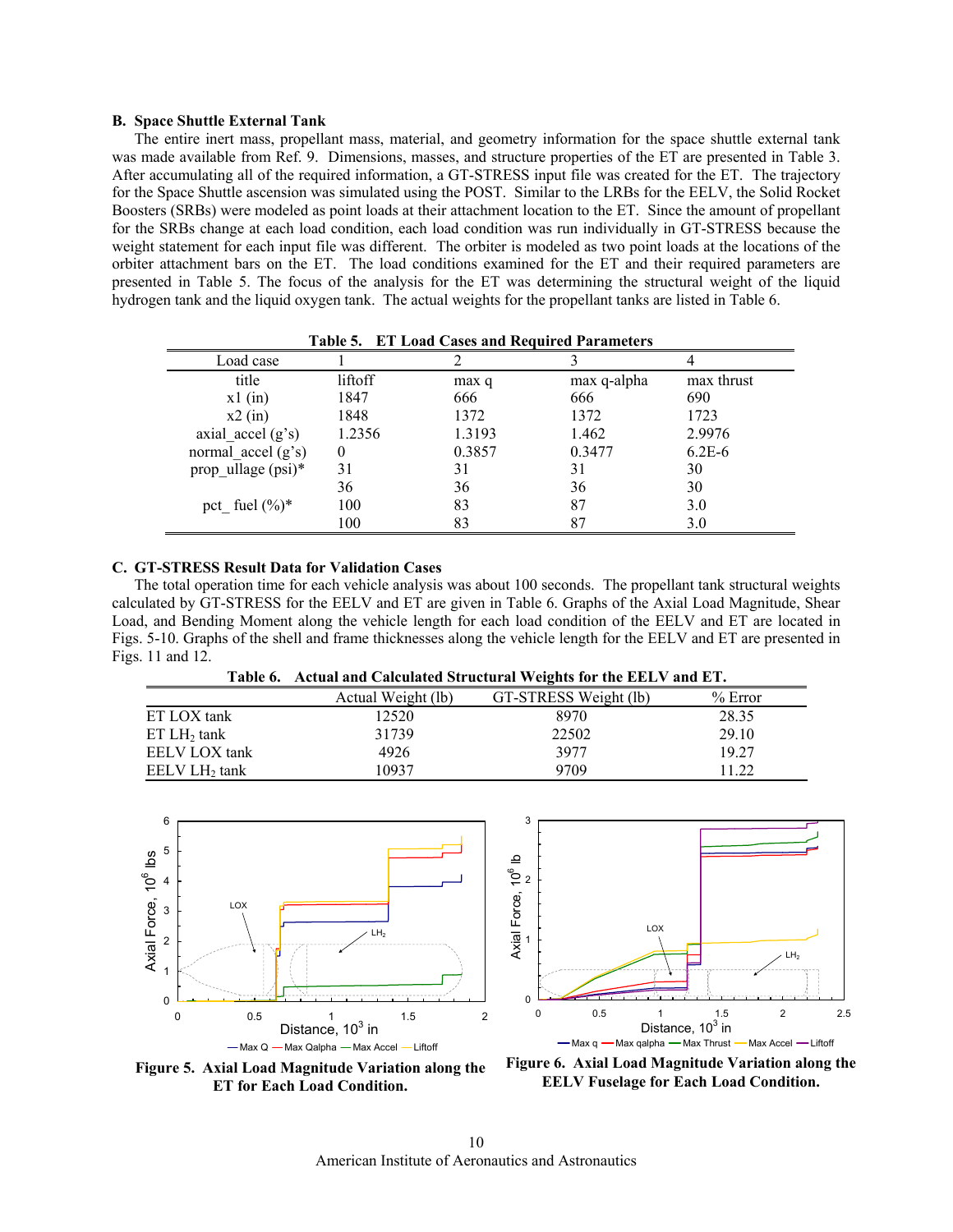

**Figure 7. Shear Force Variation along the ET for Each Load Condition.**



**Figure 9. Bending Moment Variation along the ET for Each Load Condition.** 



**Figure 11. Shell and Frame Thickness Variation along the 1st stage fuselage of the EELV.** 

The percent error between the actual tank structural weight and the weight calculated from GT-STRESS method.



**Figure 8. Shear Force Variation along the EELV Fuselage for Each Load Condition.**



**Figure 10. Bending Moment Variation along the EELV Fuselage for Each Load Condition.** 



**Figure 12. Shell and Frame Thickness Variation along the length of the ET.** 

ranges from 11.22% to 29.10%. The large percent error overall indicated that the structural analysis based only upon the external loads experienced by the vehicle to estimate the fuselage stiffened shell and stability frame weight was unable to account for the total propellant tank structural weight. In order to resolve the large error, a linear regression of the actual structural weight by the calculated weight was conducted in order to determine a factor that accounts for the percentage of the structure weight not represented in the analytical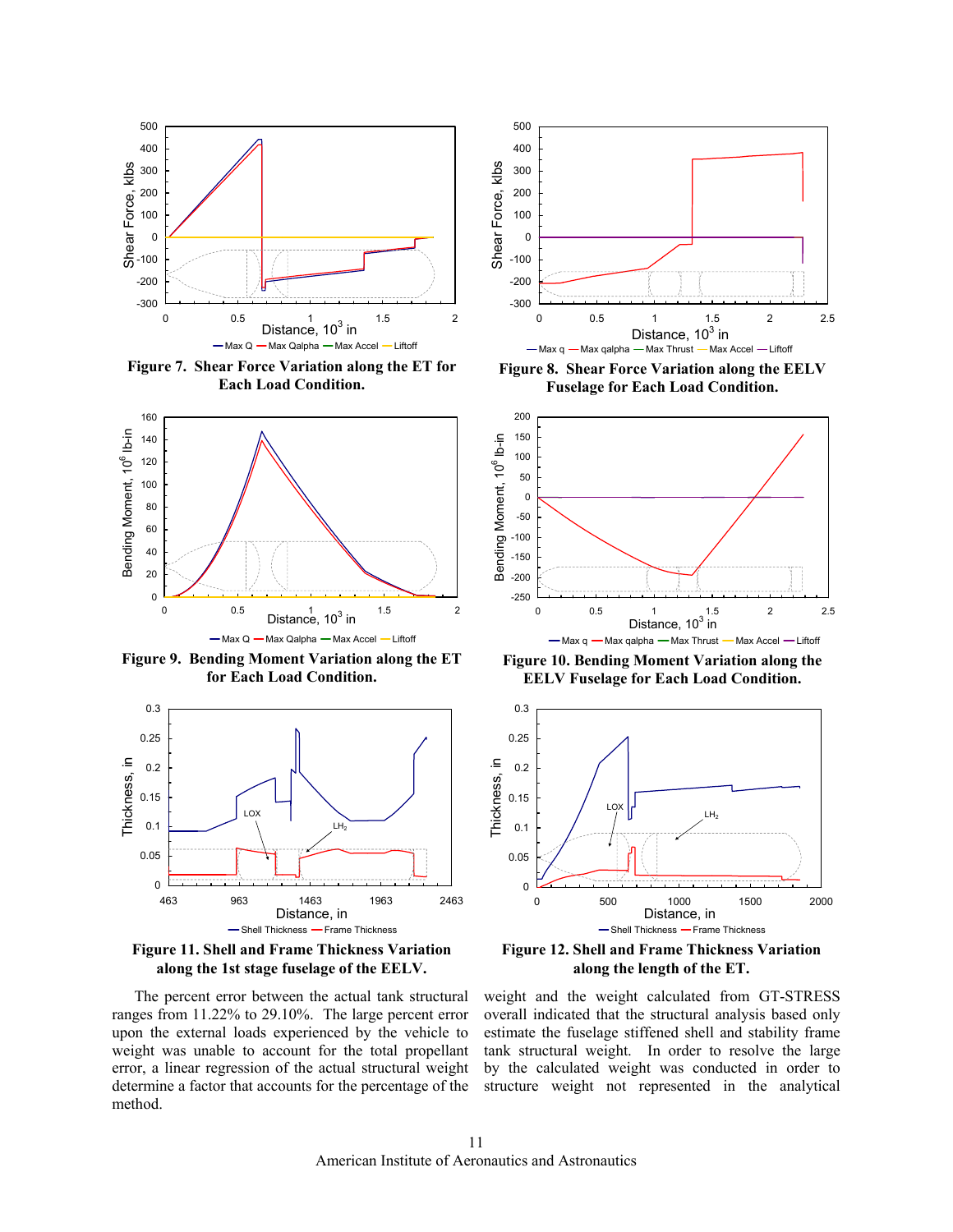#### **D. Regression Analysis**

By obtaining the actual fuselage component weights from the weight statements of the two launch vehicles, a relation between the calculated load-bearing structure weights obtained from GT-STRESS and the actual loadbearing structure weights and primary structure weights are determined using linear regression. Applying linear regression develops the relation of the estimated component weights of the launch vehicle to the calculated weights from GT-STRESS using a straight line.

$$
y = \beta_1 x + \beta_0 \tag{27}
$$

where *y* is the value of the estimated weight,  $\beta_1$  is the slope of the regression line, *x* is the weight value obtained from GT-STRESS, and β0 is the *y*-intercept. The regression line is determined by using the *method of least squares*, where the sum of the squares of the residual errors between the actual data points and the estimated data points on the regression line is minimized. Therefore a straight line is drawn through the ordered pairs of weight data so that the collective deviation of the actual weight above or below the line is minimized. Using the regression technique allows for the formation of an expression for the estimated weight as a function of the calculated weight from GT-STRESS. For the regression line the *y*-intercept term is set to zero knowing that a calculated weight of zero will result in a true actual weight of zero. This simplified version of the linear equation allows the expression to be applied to a large spread of weights and compared with other regression data for analytical weight estimation.

The accuracy of the regression in the prediction of the estimated component structural weight from the GT-STRESS calculated weight is represented by the coefficient of variation, which is also denoted as the  $R^2$  value. The  $R^2$  value is interpreted as the reduction in residual error due to the regression technique.<sup>4</sup> An  $R^2$  value of 1 represents a perfect fit of the regression line to the data while an  $R^2$  value of zero represents denotes that regression analysis does not provide any improvement in fitting the data.

The analytical methodology implemented into the GT-STRESS program only accurately predicts the loadbearing structure of the shell and stability frames. Other load-carrying members included in the structural weight of the integral propellant tanks, such as bulkheads, fasteners, minor frames, covering, and covering stiffeners are not included. Also the analysis only accounts for the external loads in the weight determination and does not consider any vibration effects experienced by the vehicle during flight. Applying linear regression to the actual and calculated values of the propellant tanks of the launch vehicles used for verification yields an empirical relationship that estimates the total structural weight as a function of the program calculated value ( $W_{STRES}$ ).

$$
W_{actual} = 1.3665 W_{STRESS} \tag{28}
$$

The  $R<sup>2</sup>$  value for this linear curve-fit is 0.9948. Based on the linear regression, the calculated weight from GT-STRESS must be increased by about 36.7% to get the actual structure weight. The linear regression of the structural weight is displayed in Fig. 13. The actual and correlated structural weights for the EELV and ET propellant tanks are listed in Table 7.

|                  | Actual Weight (lb) | Correlated GT-STRESS | $%$ Error |
|------------------|--------------------|----------------------|-----------|
|                  |                    | Weight (lb)          |           |
| ET LOX tank      | 12520              | 12257                | 2.10      |
| $ET LH2$ tank    | 31739              | 30749                | 3.12      |
| EELV LOX tank    | 4926               | 5436                 | 10.35     |
| EELV $LH_2$ tank | 10937              | 13268                | 21.31     |

**Table 7. Actual and Correlated Structural Weights for the EELV and ET.** 

Due to the limited quantity of data points for the regression analysis of the structural weight, the resulting equations relating the component weight calculated in GT-STRESS to the actual structural weight are questionable. Validation of the resulting correlation between the calculated and actual component structure weight required either a larger quantity of data points to generate a regression or that the current regression followed a trend of a larger data set that conducted a very similar analysis. Within Ref. 4 a computer program, PDCYL, which employed the same basic fundamental beam structure analysis used within GT-STRESS, was used by authors to determine the structural weight of eight conventional transport aircraft fuselage.<sup>4</sup> The classification of the structural weight within Ref. 4 is equivalent to the structural members that comprise the structures of the integral propellant tanks. Linear regression analysis of the data generated from PDCYL and the actual values yielded the following correlation for the fuselage structure weights: